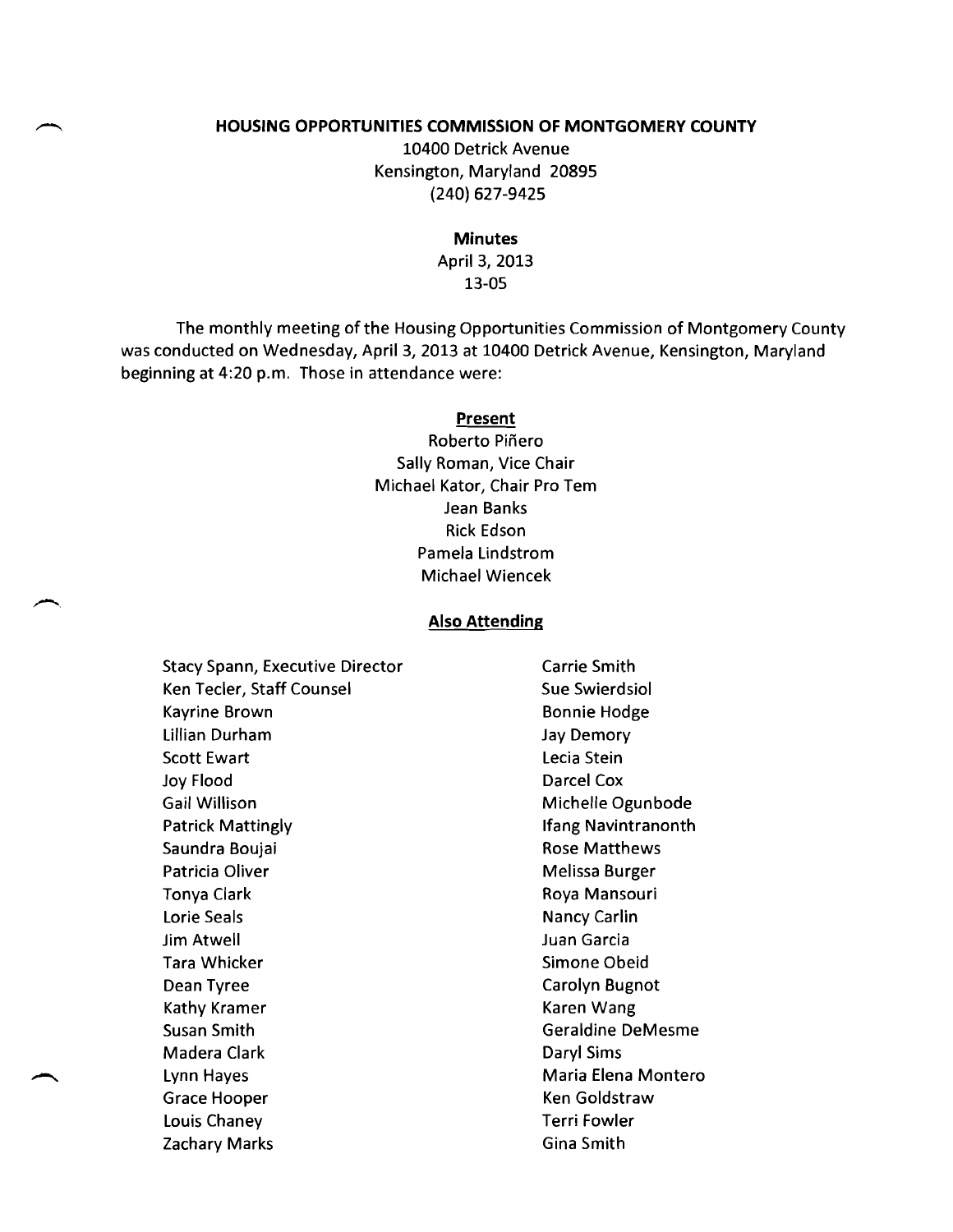Diane Morrison Chris Donald Steve Lukaczer

**Commission Support Commission Support** Patrice Birdsong, Spec. Asst. to the Commission

**Craig Reed** Sharif Rafiq Charnita Robinson

> Dominique Laws Irma Rodriguez

### **Guests**

Carlos Mellott, <sub>MCGEO</sub> Robert Stewart, <sub>MCGEO</sub>

Nelvin Randsom, <sub>MCGEO</sub> Steve Singal, <sub>HOC Landlord</sub>

The Consent Calendar was approved upon a motion by Vice Chair Roman and seconded by Commissioner Wiencek. Affirmative votes were cast by Commissioners Pinero, Roman, Kator, Banks, Edson, Lindstrom and Wiencek.

## I. CONSENT ITEMS

## A. Approval of Minutes

- • Approval of Record of Public Hearing of March 13, 2013 on HOC's FY 2014 Agency Annual Plan - The record was approved as submitted.
- Approval of Minutes of Regular Meeting of March 13, 2013 The minutes were approved as submitted.
- **Approval of Minutes of Special Session Meeting of March 28, 2013 The** minutes were approved as submitted.
- B. Approval of the Appointment of Brenda L. Wolff as a Board Member of Housing Opportunities Community Partners, Inc. - The following resolution was approved.

RESOLUTION: 13-20 RE: Approval of the Appointment of Brenda L. Wolff as a Board Member of Housing Opportunities Community Partners, Inc.

WHEREAS, the Housing Opportunities Commission of Montgomery County approved the creation of the non-profit Housing Opportunities Community Partners, Inc. (Community Partners) in 1999 to support the residents and programs of the Housing Opportunities Commission; and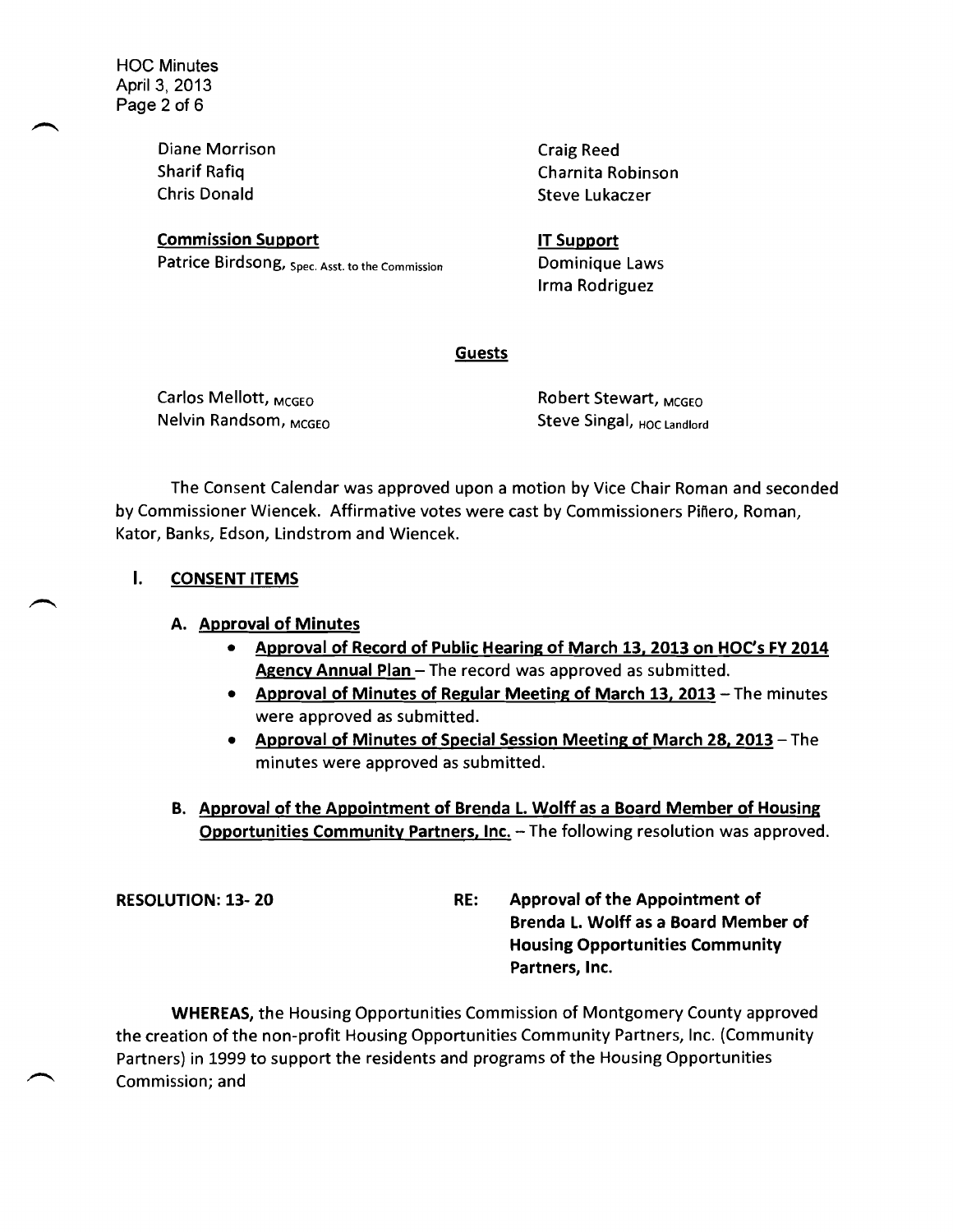HOC Minutes April 3, 2013 Page 3 of 6

WHEREAS, the Board of Community Partners has reviewed and approved the submittal of the name of Brenda L. Wolff as a highly qualified individual to fill the vacancy on the Community Partners Board; and

WHEREAS, since the Housing Opportunities Commission is required by the Community Partners' by-laws to approve board members of Community Partners; and

WHEREAS, Community Partners is nominating Brenda L. Wolff for membership on the Community Partners Board of Directors based on her interest, commitment to service to lowincome residents, and her experience as a volunteer mentor with HOC's girls' programs.

NOW, THEREFORE, BE IT RESOLVED by the Housing Opportunities Commission of Montgomery County that the appointment of Brenda L. Wolff to serve as a member on the Board of Directors of Community Partners, Inc. is approved.

C. Authorization to Submit FY 2014 Agency Annual Plan - The following resolution was approved.

## RESOLUTION: 13-21 **RESOLUTION: 13-21** RE: Authorization to Submit FY 2014 Agency Annual Plan

WHEREAS, the Housing Opportunities Commission must and desires to implement the mandatory Annual and Five-Year Plan requirements of the Quality Housing and Work Responsibility Act (QHWRA); and

WHEREAS, the Agency Plan is mandatory under law and regulation.

NOW, THEREFORE, BE IT RESOLVED by the Housing Opportunities Commission of Montgomery County that it approves the Agency Plan and its submission to HUD no later than April 15, 2013, as required by federal regulation.

## **II. INFORMATION EXCHANGE**

- A. Report of the Executive Director Mr. Spann briefly reported on Chair Piñero's inquiry on the new phone systems. Mr. Spann confirmed that the new phone numbers will go live April 22, 2013. The public is being notified of the number changes through various announcements, HOC website and social media.
	- Advocacy on Capitol Hill  $A$  large contingent team including some Family Self Sufficiency enrollees/graduates participated in a day-long event advocating on continued support of affordable housing. Mr. Spann reported that it was "hard, sequestration is still in force". This was a very empowering experience forthe FSS participants and graduates.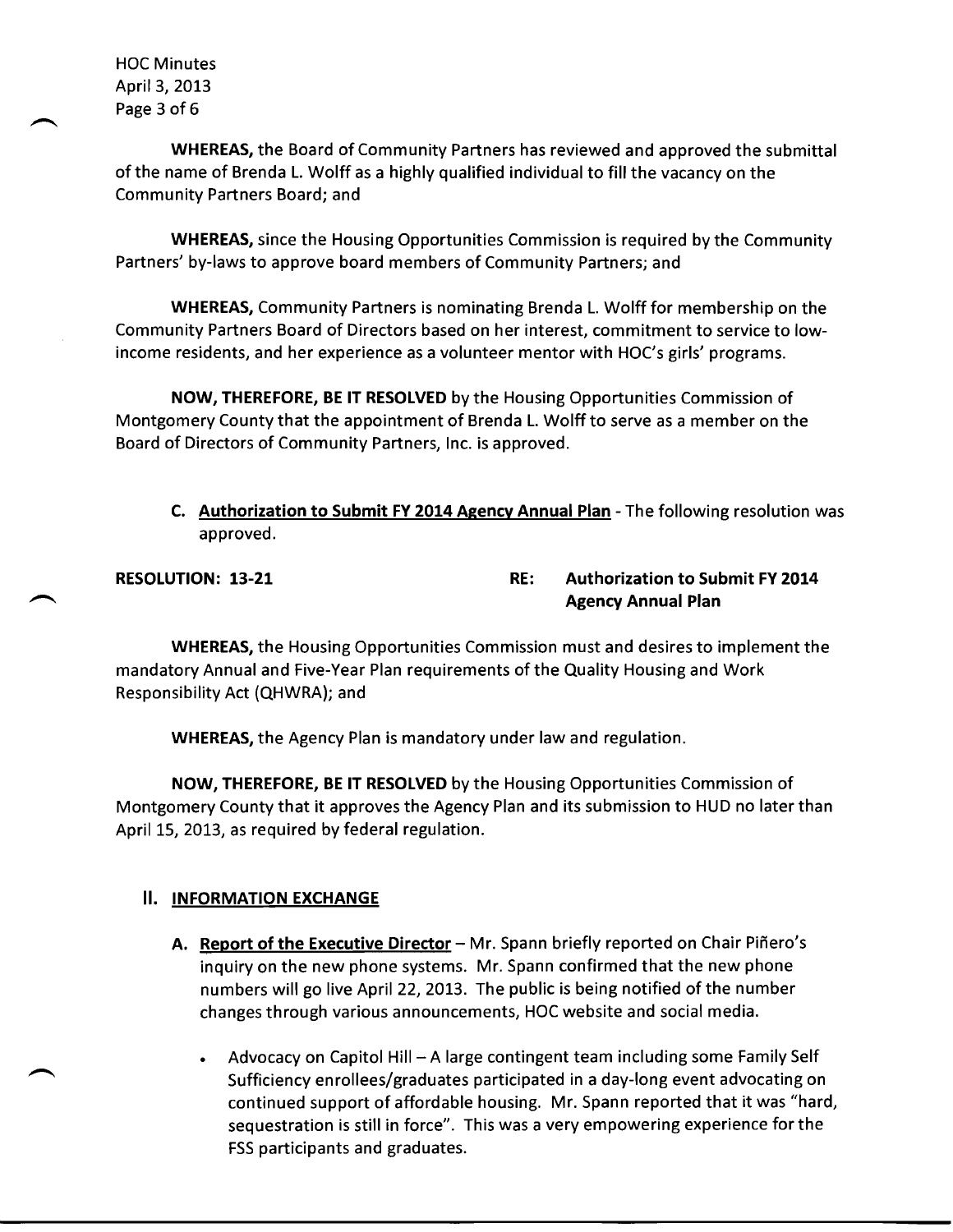HOC Minutes April 3, 2013 Page 4 of 6

#### B. Commissioners Exchange

No reports

## C. Community Forum

- Carlos Mellot, MCGEO Field Representative, addressed the Commission on issues regarding the Special Session meeting held on March 28, 2013 regarding the Reduction In Force.
- • Robert Stewart, MCGEO Executive Director, also addressed the Commission on the Reduction In Force as it relates to positions that were affected and contracting out for services.
- Commissioner Kator responded and expressed his concern of the accusations of bad faith and disrespect towards the employees. He emphasized that the Commission values the employees and is doing everything possible to continue to maintain and promote positive morale during these difficult economic times.
- Executive Director Spann remarked how the decision was very difficult and that the families that we serve will also be affected by the financial reductions requested by HUD.
- Commissioner Banks shared her experience at the recent NAHRO Conference held in Washington, DC on the affects of the "Big Budget Cuts" and how it's going to be tough as well on the families we serve.
- Chair Piñero ended by reassuring that he understands the process and the tough decisions that have to be made.
- Steve Singal, Attorney and HOC Landlord, wanted to express his appreciation to Mr. Spann and staff for assistance he received.

## III. COMMITTEE REPORTS and RECOMMENDATIONS FOR ACTION

## A. Adoption of Proposed Amendments to Admissions and Continued Occupancy Policy (ACOP) and the Section Eight Administrative Plan

Joy Flood, Director of Housing Resources, and Lynn Hayes, Assistant Director of Housing Resources, provided information on proposed program changes to the ACOP and Section Eight Administrative Plan that would impact the program operation and to establish a cost reduction balance to match HUD's requirements. A detailed discussion was had on how the proposed changes will impact the program's operation and how the changes will affects the family dynamics.

The following resolution was adopted upon a motion by Vice Chair Roman and seconded by Commissioner Banks. Affirmative votes were cast by Commissioners Pinero, Roman, Kator, Banks, Edson, Lindstrom and Wiencek.

#### RESOLUTION: 13-22 RE: Adoption of Proposed Amendments to Admissions and Continued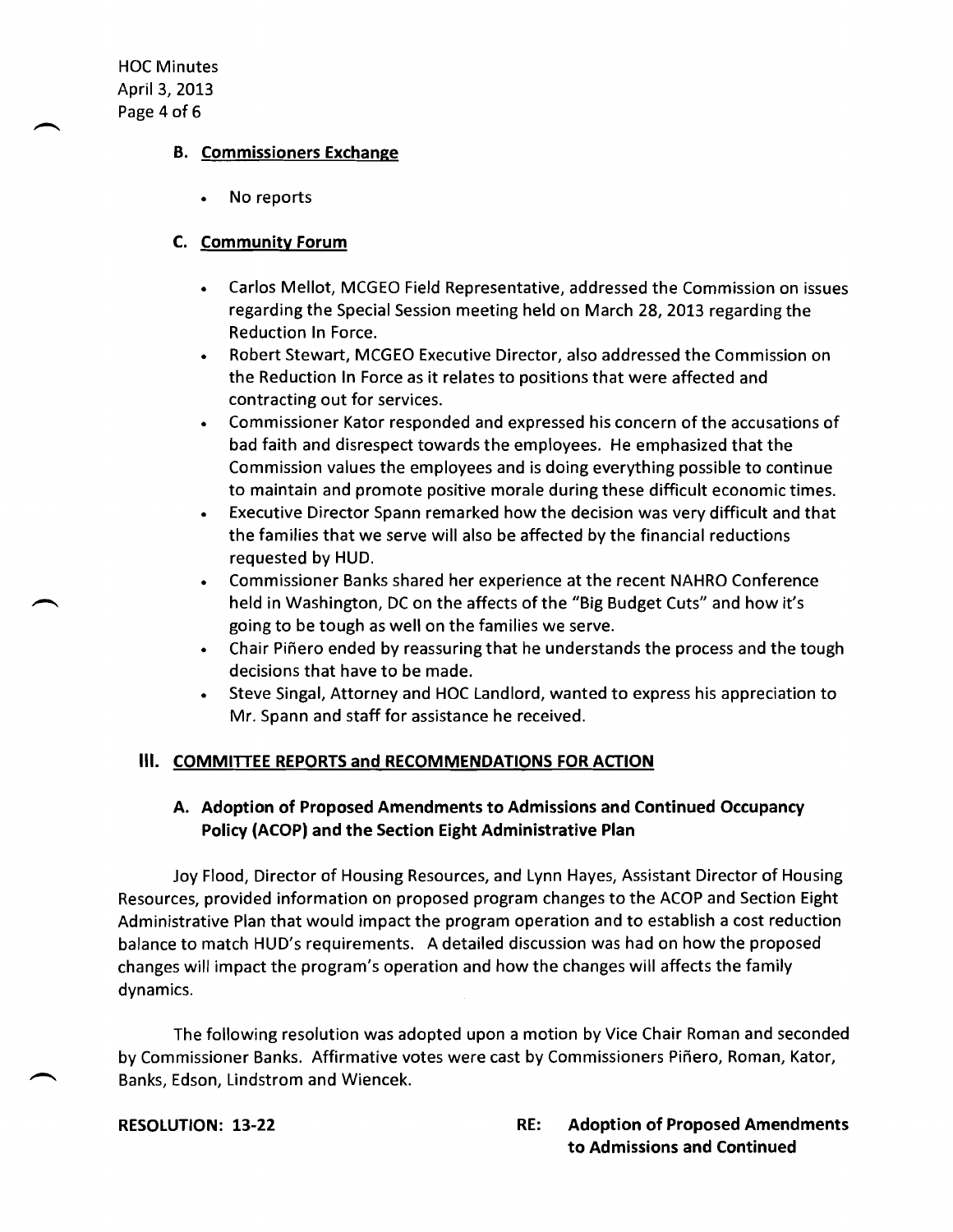HOC Minutes April 3, 2013 Page 5 of 6

## **Occupancy Policy (ACOP) and the Section Eight Administrative Plan**

**WHEREAS,** federal statutes and regulations require housing providers to adopt certain policies and permit flexibility in others; and

**WHEREAS,** the Housing Opportunities Commission aims to ensure fair and equitable treatment of applicants and residents in its housing programs; and

**WHEREAS,** the Housing Opportunities Commission aims to ensure the efficient use of its housing programs resources; and

**WHEREAS,** the revisions address the following program areas in the Housing Choice Voucher program: Voucher Payment Standards, Voucher Subsidy Standards, and utility allowances; and

**WHEREAS,** the revisions address the following program areas in the Public Housing Admissions and Continued Occupancy Policy: Occupancy Standards, unit transfers and grounds for denial.

**NOW, THEREFORE, BE IT RESOLVED** by the Housing Opportunities Commission of Montgomery County that it adopts revisions as shown on the attached exhibit to the Section Eight Administrative Plan and the Public Housing Admissions and Continued Occupancy Policy (ACOP).

**BE IT FURTHER RESOLVED** that the Executive Director is authorized to submit the amendments of the ACOP and the Section Eight Administrative Plan to HUD for approval and to prepare amended Agency Plan reflecting the modifications approved in this resolution.

# **IV. ITEMS REQUIRING DELIBERATION and/or ACTION**

## **A. Presentation of Executive Director's FY'14 Recommended Budget**

Mr. Spann gave a brief introduction on how the budget process has been modified. Gail Willison, Chief Financial Officer, and Terri Fowler, Budget Officer, briefed the Commission on the anticipated budgets challenges due to economic changes. The FY '14 Recommended Budget being presented is balanced on reserves.

*No action is necessary from the Commission at this time.* 

## **V. \*FUTURE ACTION ITEMS**